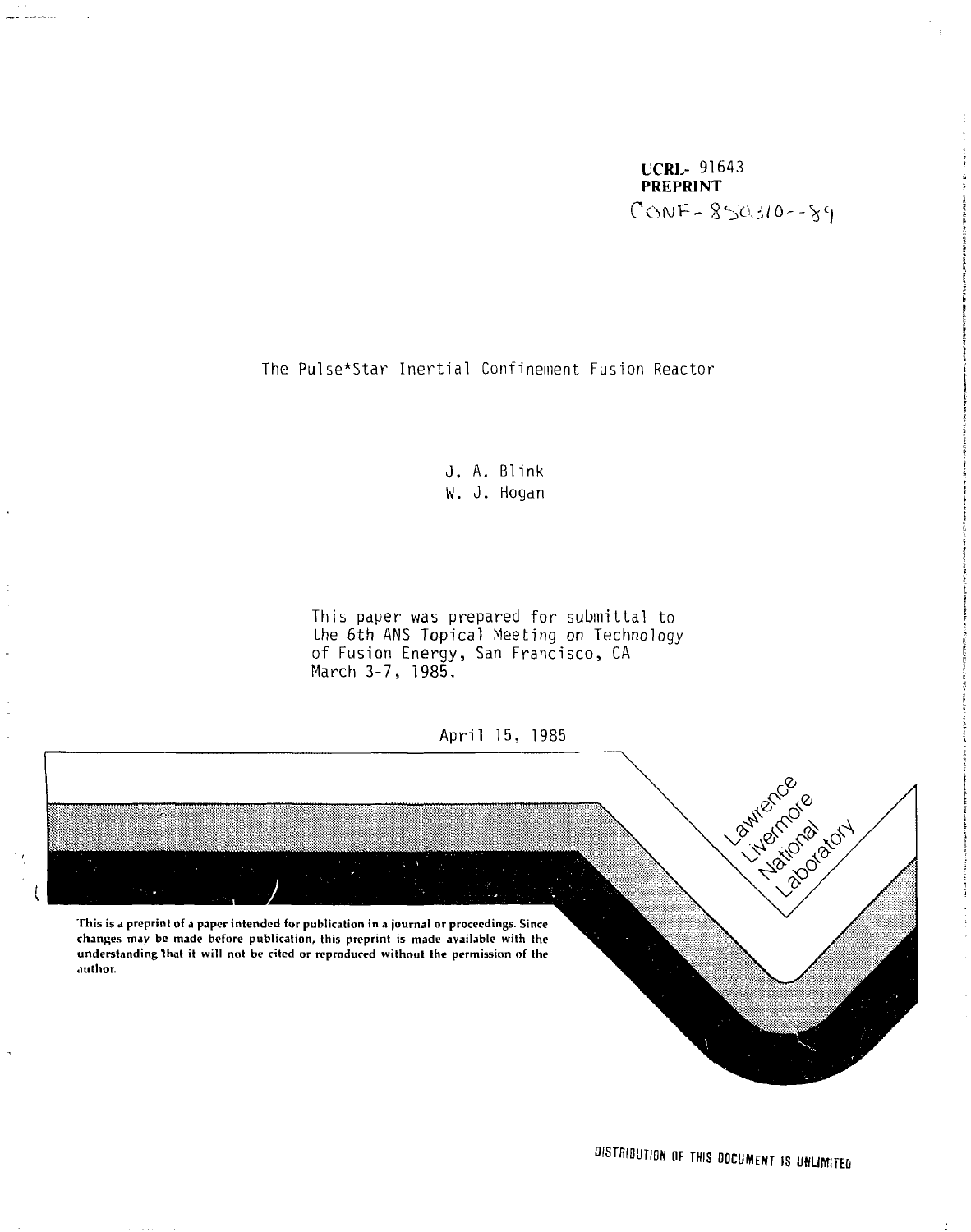## **DISCLAIMER**

 $\begin{array}{c} 1 \\ 1 \\ 2 \end{array}$ 

đ

**This document was prepared as an account of work sponsored jointly by the U .S. Department of Energy and the Defense Advanced Research Projects Agency. Neither the United States Government nor the University of California nor any of their employees, makes any warranty, express or implied, or assumes any legal liability or responsibility for the accuracy, completeness, or usefulness of any information, apparatus, product, or process disclosed, or represents that its use would not infringe privately owned rights. Reference herein to any specific commercial products, process, or service by trade name, trademark, manufacturer, or otherwise, does not necessarily constitute or imply its endorsement, recommendation, or favoring by die United States Government or the University of California. The views and opinions of authors expressed herein do not necessarily state or reflect those or the United States Government thereof, and shall not be used for advertising or product endorsement purposes.**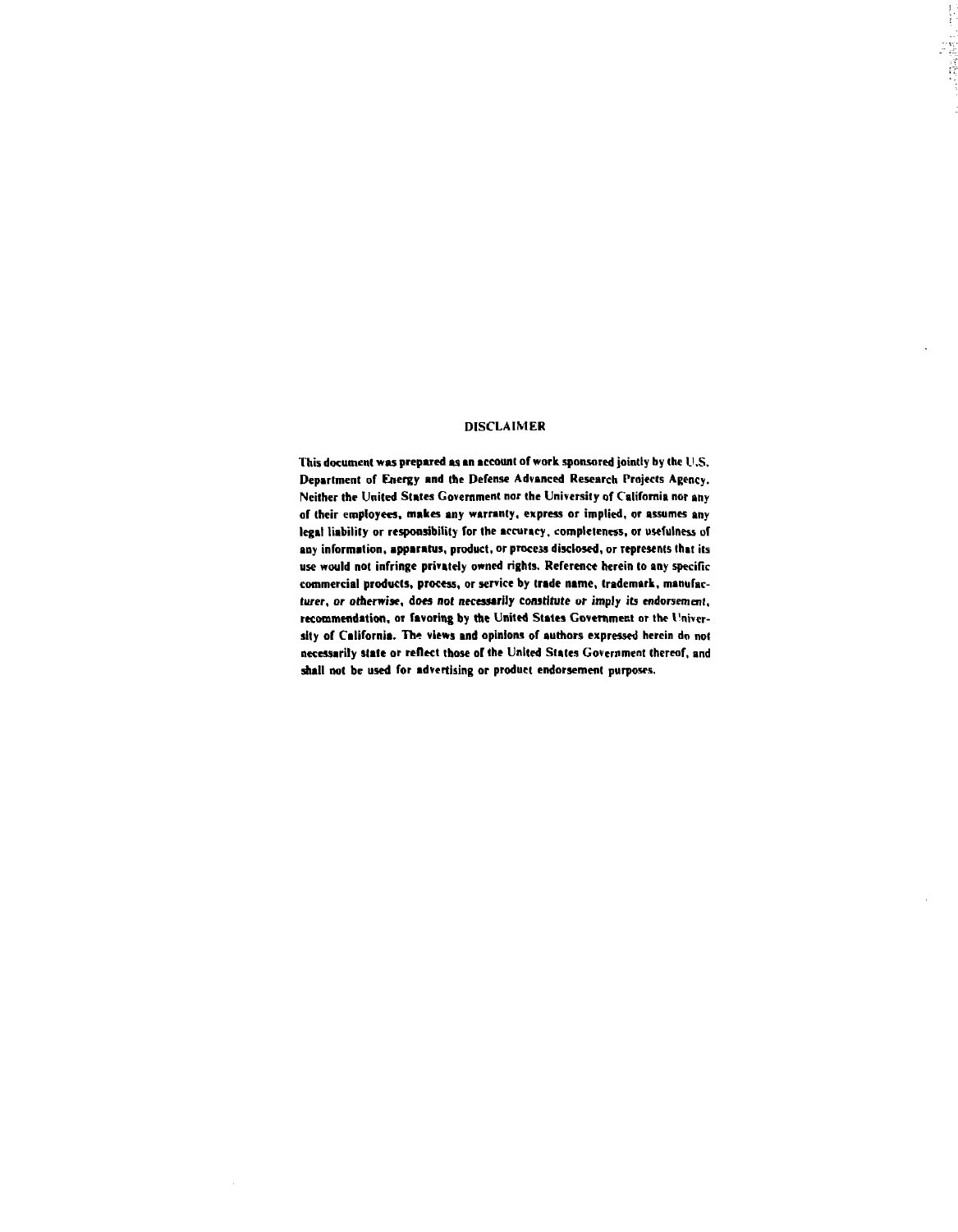## THE PULSE\*STAR INERTIAL CONFINEMENT FUSION REACTOR"

 $UCRL--91643$ 

DE85 010940

asaw.'' - sun asaraw.'' ing Tili kumatan <del>i</del>sma

J. A. Blink and W. J. Hogan Lawrence Livermore National Laboratory University of California P.O. Box 550B, L-487 Livermore, California 94550 415/422-8258

### ABSTRACT

Pulse\*Star is a pool-type ICF reactor that emphasizes low cost and high safety levels. The reactor consists of a vacuum chamber (belljar) submerged in a compact liquid metal  $(Li<sub>17</sub>Pb<sub>83</sub>$  or lithium) pool which also contains the heat exchangers and liquid metal pumps. The shielding efficiency of the liquid metal pool is high enough to allow hands-on maintenance of (removed) pumps and heal exchangers. Liquid metal is allowed to spray through the 5.5 m radius belljar at a controlled rate, but is prohibited from the target region by a 4 m radius mesh first wall. The wetted first wall absorbs the fusion x-rays and debris while the spray region absorbs the fusion neutrons. The mesh allows vaporized liquid metal to blow through to the spray region where it can quickly cool and condense. Preliminary calculations show that a 2 m thick first wall could handle the mechanical (support, buckling, and x-rayinduced hoop) loads. Wetting and gas flow issues are in an initial investigation stage.

#### INIKOUUCTION

Although early 1CF reactor designs (such as HYLIFE) appeared to be feasible, safe, and environmentally benign, they were probably too expensive to compete with coal or light water fission reactors (LWRs). Much of the high cost of HYLIFt (and LWRs) is due to extensive pipe runs and buildings. Pulse\*Star (Fig. 1) reduces these costs by using a compact pool type design. The power density within the Pulse\*Star pool (which includes the four primary pumps and the eight steam generators) is 29 times that within an LWR containment building. $1$  The liguid metal inventory in Pulse\*Star (3400  $m<sup>3</sup>$ ) is only a factor of two

"Work performed under the auspices of the U.S. Department of Energy by Lawrence Livermore National Laboratory under Contract No. W-7405-ENG-48.



 $-1-$ 

higher than in HYLIFE. because of the elimination of the long liquid metal piping runs.

## BALANCE OF PLANT ISSUES

In the last two years, the focus of our efforts has been on balance of plant issues, since the balance af plant is the area that drove HYLIFt's cost. Steam generators and pumps have been designed for both  $Li_1$ <sub>7</sub>Pb<sub>R3</sub> (LiPb) and pure lithium cooled versions of Pulse\*Star. (These designs are compared in a detailed paper later in this meeting.)<sup>2</sup>

Two major issues remain for the LiP balance of plant: [1] the control of <sup>21Up</sup>o created in neutron reactions with lead, and 2) the containment of tritium. The first issue is treated in detail in another paper at this meeting^ and will not be discussed further here.

Because tritium is not very soluble in LiPb, concern has been expressed that tritium will easily diffuse into the steam supply in a Pulse\*Star reactor and escape into the environment at an unacceptable rate. While acceptable tritium leakage rates for a fusion reactor are still subject to much debate, values of 10 to 500 Ci (1-50 mg) per day have been widely used for conservative calculational purposes. About 1.4 kg of tritium are injected into the chamber each day, and this implies very stringent measures might have to be taken to reduce tritium leakage to an acceptable level.

The tritium vapor in the Pulse\*Star chamber is probably in equilibrium with the tritium dissolved in the LiPb for the following reasons. Some LiPb vaporizes with each fusion pulse and mixes well with the tritium, deuterium and helium gases from the target. This mixture is in close contact with the fine LiPb droplets in the spray zone as the LiPb recondenses. Further, tritium and helium are produced in the l *u'b* by neutron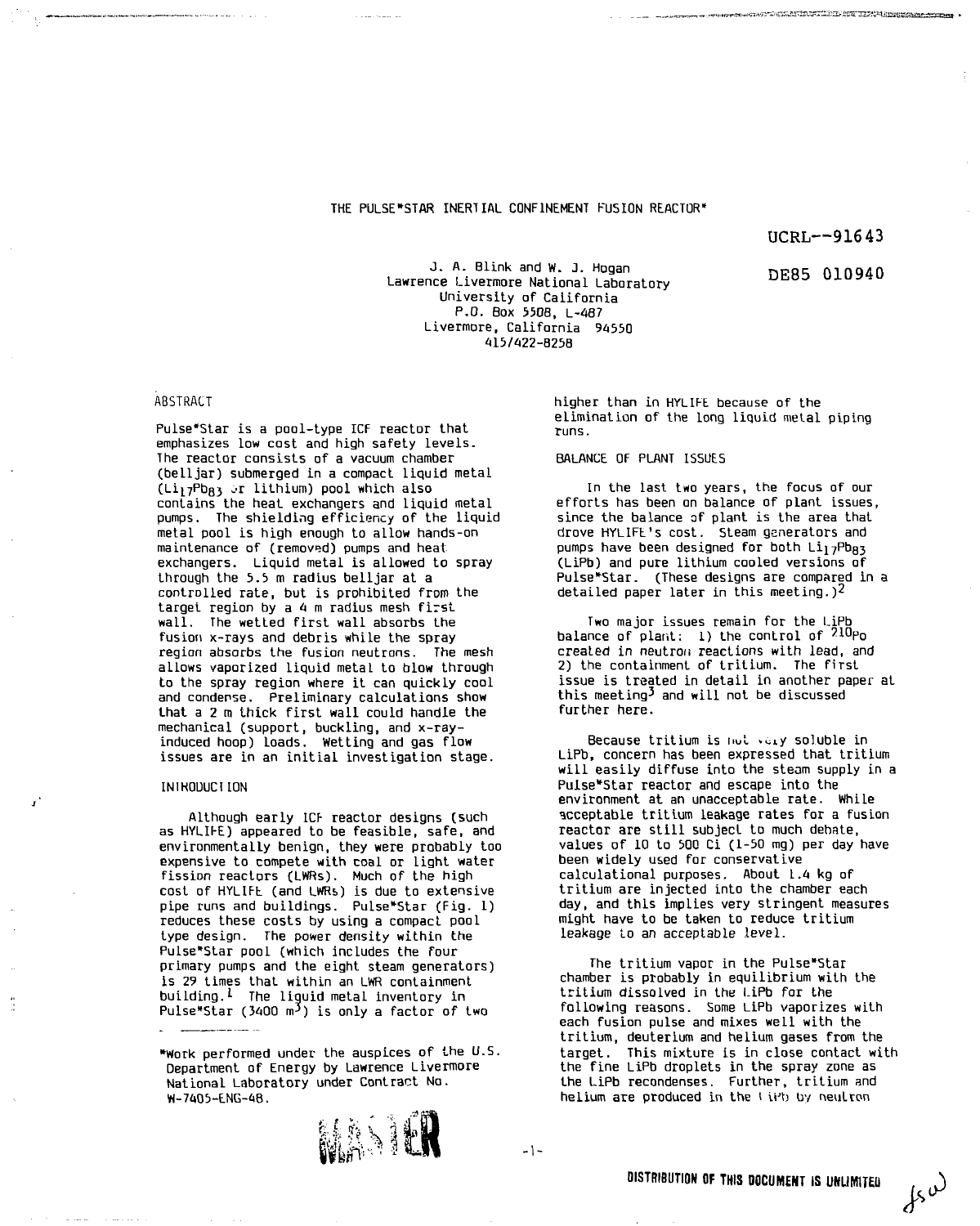

**Fig. 1. The Pulse\*Star Reactor** 

**reactions in the same spray zone. Each LiPb droplet experiences many fusion pulses as it falls to the bottom of the chamber.** 

**lhe equilibrium atomic concentration of tritium in the l.iPb is:** 

$$
C_{\tilde{l}} = P_{\tilde{l}}/K_{\tilde{S}} \tag{1}
$$

**where Pj is the tritium pressure in the chamber and Ks (Slevert's constant) varies between 1.0 and 1.3 torr^/appm for 500<sup>D</sup> C to 400°C LiPb. Last year<sup>1</sup>-, an upper limit**  of 1.7 (10<sup>-3</sup>) torr was established for the **tritium pressure in the chamber to minimize the tritium release in the event of a spill of the LiPb. Using this pressure in Eq. 1, we find a tritium concentration of 0.034 appm in the LiPb or a tritium inventory of ~20 g in**  the 3.2 (10<sup>10</sup>) g LiPb inventory. This low **value is an advantage from the standpoint of accidental release. However, the entire LiPb inventory circulates through the heat exchangers over 500 times a day, and, therefore, there is j potentially large steady state leakage problem.** 

**In the absence of any tritium extraction process in the l.iPb circulation loop, we can expect 1.7 (L0~<sup>3</sup> ) torr to be the driving pressure for tritium on the l.iPb side of the heat exchangers. The temperature of the tube wall varies from about 500°C at the top to about A00°C at the bottom. Using the DIFFUSE, code, M. Baskes\*1 has calculated the tritium permeation rate through a 4.8 mm Fe wall for the above driving pressure, with wall** 

ii<br>India

**temperatures of 400°C to 500°C and AT's of 0 to 50°C. Values between 2.5 and 4.5 mg/m<sup>2</sup> per day were obtained. Using an average value of 3.1 mg/m2 for the 14,700 m<sup>2</sup> area of the heat exchangers results in an estimate of 50 g/day (neglecting back diffusion) or three to four orders of magnitude greater than the present goals.** 

ł

**Several methods of reducing the tritium leakage to the environment have been proposed:** 

- **o Dilution of the chamber gases with hydrogen or helium,**
- **o Adding a liquid getter to the LiPb to trap tritium,**
- **o Removing tritium from the LiPb with counterflowing He,**
- **o Using double-walled heat exchanger tubes with an oxide layer and/or flowing gas sweep system,**
- **o Introducing a liquid Na intermediate loop and cold trapping tritium from the Na,**
- **o Removing tritium from the water in the steam cycle,**
- **o Substil uting liquid lithium for LiPb as the coolant.**

**All of these methods are being examined quantitatively.** 

**-2-**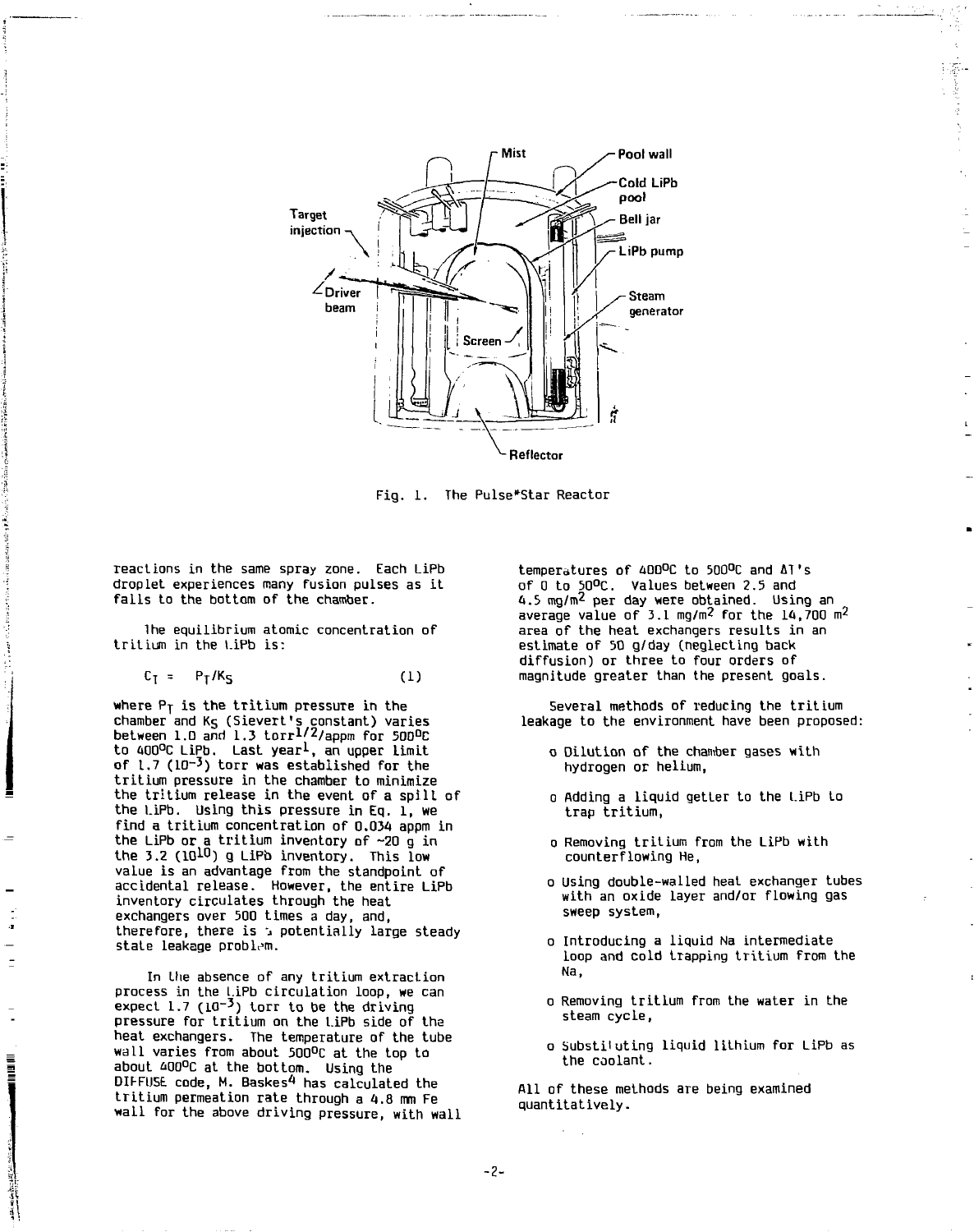## FIRST WALL AND BLANKET ISSUES

Since an economical balance of plant appears to be feasible, emphasis is shifting to design of the portion of the reactor that absorbs the fusion energy. This region includes a 4 m radius, porous, wetted first wall and a 5.5 m radius belljar that separates the inner vacuum from the outer cold pool. The liquid metal flows through nozzles in the belljar to form a mist between the first wall and beLljar The driver beams are protected by beam tubes which terminate at the first wall. The liquid metal mist is heated as it falls to the inner (hot) pool. The mist also wets the porous first wall and acts as a cooling and condensation surface for Li or LiPb that is ablated from the first wall by the fusion x rays and debris.

The key component is the porous first wall which has three design constraints. Its inner surface must be re-wetted within the Q.2 sec interpulse time (by flow from the exterior mist). It must withstand the recoil caused by the x-ray/debris driven ablation (~2 cm of metal thickness are required). Finally, it must allow the ablated lithium or LiPb to pass easily (without choking) to the mist region, thereby assuring re-establishment of the chamber vacuum.

Mechanical design of a porous structure is underway. Wetting and flow experiments in ETtC's lithium loop are planned. Finally, research at the University of Wisconsin on hot gas flow through a network of structures<sup>5</sup> will be applied to the gas removal issue. Preliminary calculations on the first two design constraints are summarized below.

Injection Velocity and Required Head. The mesh-to-belljar space is 1.5 m based on 50% packing fraction and 75 cm of neutron protection for the belljar. (A larger space will be required if 50% packing fraction cannot be attained in practice). The interpulse time is 0.2 sec, therefore, the fluid radial velocity (ignoring gravity) is 1.5/0.2 = 7.5 m/s for completely new fluid to reach the mesh between pulses. The total nozzle area is 22/7.5 = 2.93  $\mathrm{m}^2$  which is 0.9% of the area of the belljcr (a 5.5 m hemisphere mounted on a 4 m high,  $5.5$  m radius cylinder). The head required is  $pv^2/2 = 260$ kPa or 2.8 m of I iPb height above the nozzle (neglecting nozzle pressure drop). Variable pressure drop nozzles can be used to eliminate the extra head available to the lower nozzles; alternatively, a higher fluid velocity in the lower region could be acceptable.

Buckling Load on the Mesh First Wall from Impacting Liquid. The liquid LiPb impacting on the outside of the mesh creates buckling loads. The pressure is the momentum change

 $\equiv$ 

٠,

per unit area per unit time. For sticking (not bouncing) liauid on a 4 m radius mesh, the pressure is 7.55 kPa (1.1 psi); i.e.,  $(22 \text{ m}^3/\text{s})$  (9200 kg/ m<sup>3</sup>)(7.5 m/s)/201 m<sup>2</sup>. The mesh could be supported by cables or beams from the belljar. For a 100 MPa stress in the supports, the support area fraction is 0.008%. Stress concentrations will require a larger support area, but still less than 1% of the available space.

are to remove the content was not content to the content of the content of the content of the content of the content of the content of the content of the content of the content of the content of the content of the content

Hoop Loads on the Mesh First Wall Due to X-Ray Ablation. The tensile hoop stress in a solid (not-mesh) cylindrical wall is

$$
\sigma = (P\tau/\delta) (Y/\rho)^{1/2}
$$
 (2)

when the loading time (i) is less than the wall period (~ 5 ms). For steel, the modulus (Y) is ~ 200 GPa, and the density (p) is 7860 kg/m<sup>3</sup> . For a 100 MPa fatigue stress limit, Eq. 2 can be inverted to find the required wall thickness

$$
\delta(m) = 5.04 \times 10^{-5} P(Pa) \cdot (s). \tag{3}
$$

The impulse, Pi, is the momentum (p) per unit area of the ablated material (from the inner surface) since P *-* p/Ai. Thus, the momentum of the ablated material is the key parameter. For a 200  $m^2$  mesh surface area,

$$
\delta(m) = 2.52 \times 10^{-7} \text{ p (kg-m/s)}.
$$
 (4)

Ignoring stress concentrations, Eq. 4 is valid for a screen because the holes reduce both the momentum applied and the load bearing capacity. However, stress concentrations could require thicknesses several times thicker than predicted by Eq. 4. Conversely, if a significant portion of the mesh recoil momentum can be transferred to liquid on its outer surface (rear surface spall of the liquid), the required thickness will decrease.

For a 600 MJ target ( $\rho$ R ~ 3 g/cm<sup>2</sup>), the combined x-ray and debris yield is 192 MJ (32%). The x-rays arrive first. If the x-ray ablated material is dense enough, it will absorb tne debris and thereby reduce the momentum transferred to the-mesh. This mitigating effect is ignored here.

One simple model to calculate the recoil momentum is to ignore vaporization and just consider liquid ablation. Then,

$$
p = mv = m \int (E/m) / c = FE/c. \tag{5}
$$

For lithium, the Grüneisan parameter  $(\Gamma) = 1$ and the sound speed (c) =  $4500$  m/s. For LiPb,  $\Gamma = 2$  and  $c = 1800$  m/s. Thus, for  $E = 192$  MJ,  $p = 42,700$  and  $213,000$  kg·m/s for lithium and LiPb, respectively. The required wall thicknesses are 1.1 and 5.4 cm for lithium and LiPb.